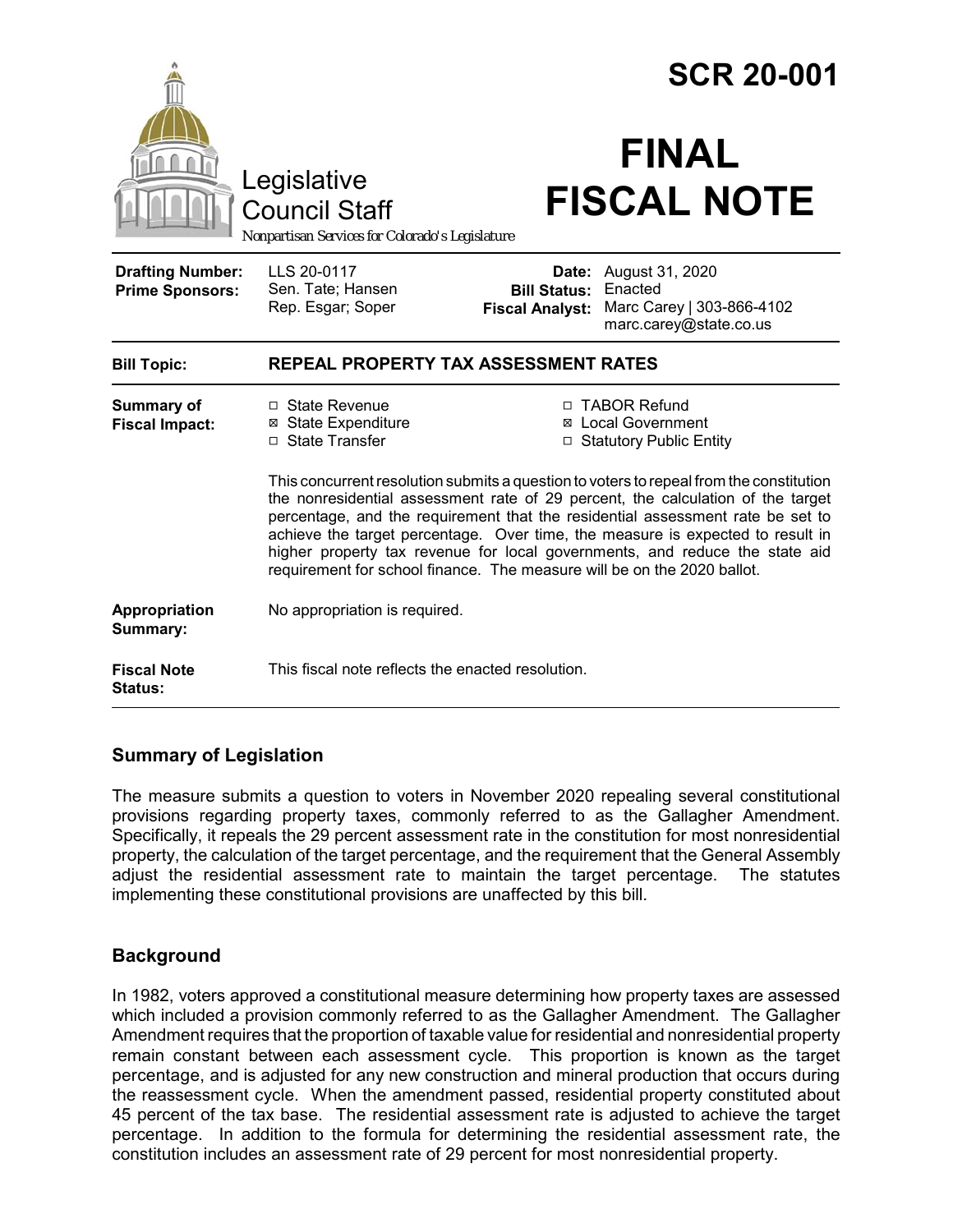August 31, 2020

#### **Local Government Impact**

Since 1982, the General Assembly has passed legislation implementing the Gallagher Amendment. Repealing these provisions from the constitution does not, in and of itself, change the current statute implementing the Gallagher Amendment, or the corresponding assessment rates. Passage of the measure does, however, eliminate the constitutional requirement that the residential assessment rate be changed in order to maintain the target percentage. The ultimate impact of this measure therefore depends on what future legislative action would have been in it's absence.

Assessment rates may not be increased from their current levels without a vote of the people. Over time, without this measure, the residential assessment rate is projected to continue to fall due to the relative growth of residential versus nonresidential property values. This measure maintains the existing residential and nonresidential assessment rates. Therefore, barring a future legislative change reducing rates below those required under the Gallagher Amendment, this measure will result in a higher residential assessment rate. A higher assessment rate will result in higher property tax revenue for local governments, including counties, municipalities, school districts, and special districts.

#### **State Expenditures**

**State Aid for School Finance**. Higher property tax revenue for school districts will increase money available for the local share of school finance and result in a lower state aid requirement for K-12 education. State aid comes mostly from the General Fund and the State Education Fund.

**Election expenditure impact -- existing appropriations.** This bill includes a referred measure that will appear before voters at the November 2020 general election. While no additional appropriation is required in this bill, certain election costs are incurred by the state when ballot measures are referred to voters. These costs, paid using existing appropriations, are in two areas. First, current law requires the state to reimburse counties for costs incurred conducting a ballot measure election, paid from the Department of State Cash Fund in the Secretary of State's Office, estimated at \$3.2 million in FY 2020-21. Second, the text and title of the measure must be published in one legal newspaper per county and an analysis of the measure must be included in the Ballot Information Booklet mailed to all registered voter households, paid from the Ballot Analysis Revolving Fund in the Legislative Department, which is estimated to cost \$2.1 million in FY 2020-21. Publication costs will increase by approximately \$115,000 per measure beyond this base amount for any additional referred or initiated measures place on the ballot.

## **Effective Date**

If approved by 50 percent of the voters in the November 2020 election, this measure takes effect upon proclamation of the Governor, no later than 30 days after the official canvas of the vote is completed.